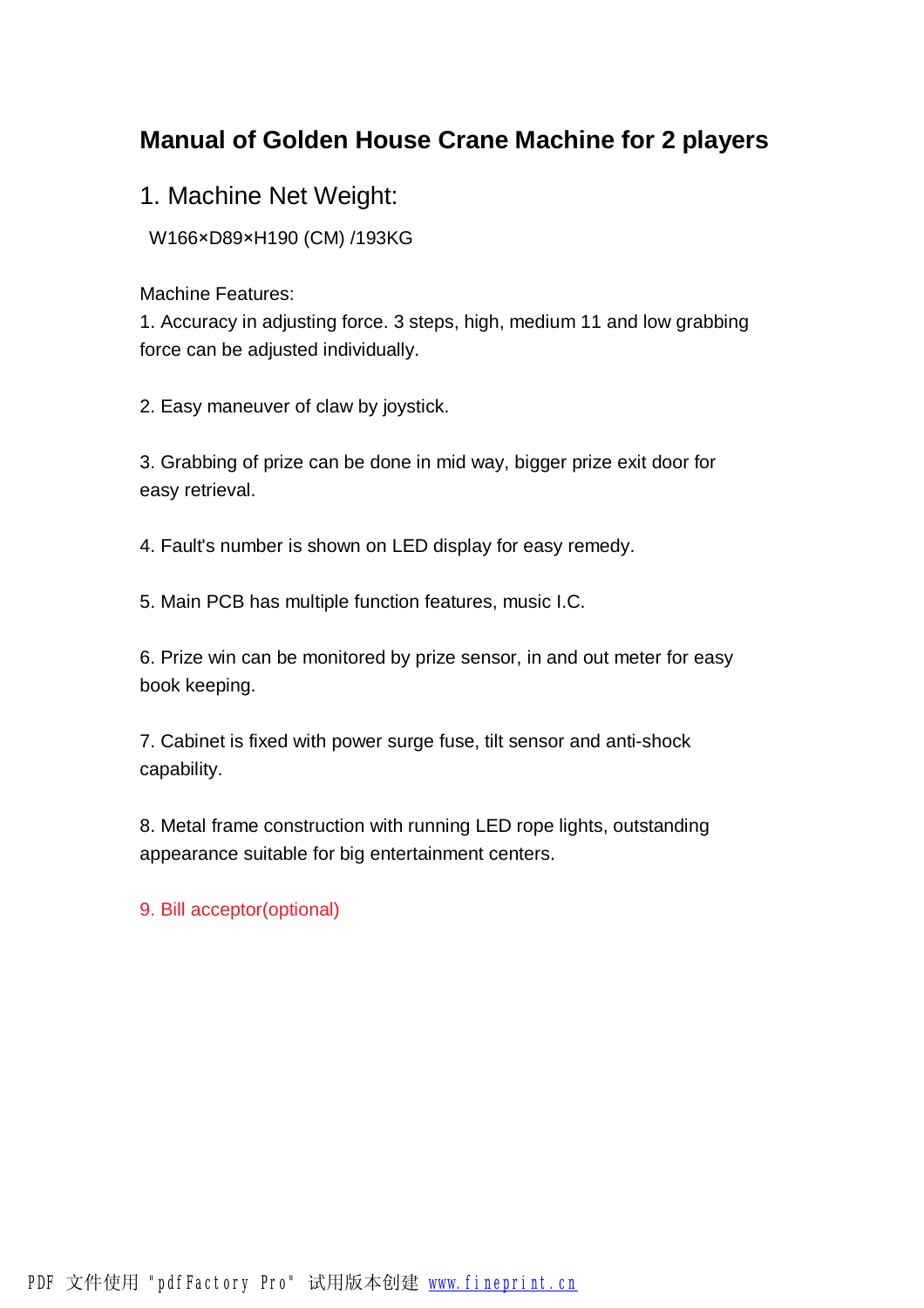# **WIRING DIAGRAM**

| P W 1                                          |                         |              | <b>Power Connector</b>  |                              |                         |                |                         |                               |                         |                |              |
|------------------------------------------------|-------------------------|--------------|-------------------------|------------------------------|-------------------------|----------------|-------------------------|-------------------------------|-------------------------|----------------|--------------|
| 6                                              | 5                       |              | $\overline{\mathbf{4}}$ | $\overline{\mathbf{3}}$      | $\overline{2}$          | $\mathbf{1}$   |                         |                               |                         |                |              |
| GND                                            |                         | $+5V$        | $+24V$                  |                              | <b>GND</b>              | $+48V$         |                         | $+12V$                        |                         |                |              |
| J <sub>1</sub><br><b>Joystick &amp; Button</b> |                         |              |                         |                              |                         |                |                         |                               |                         |                |              |
| 8                                              | $\overline{7}$          | 6            | 5                       | $\overline{\mathbf{4}}$      | $\overline{\mathbf{3}}$ | $\overline{2}$ | $\mathbf{1}$            |                               |                         |                |              |
| <b>Tilt</b>                                    |                         | X            | <b>Down</b>             | Left                         |                         |                |                         | <b>Right</b> Backward Forward |                         | <b>GND</b>     |              |
| J <sub>2</sub>                                 |                         |              |                         | <b>7 Segment LED Display</b> |                         |                |                         |                               |                         |                |              |
|                                                |                         |              |                         |                              |                         |                |                         |                               |                         |                |              |
| 11                                             | 10                      | 9            | 8                       | 7                            | 6                       | 5              | $\overline{\mathbf{4}}$ | 3                             | $\overline{2}$          | $\mathbf{1}$   |              |
| <b>COM</b>                                     | COM                     |              | COM                     | <b>COM</b>                   |                         | g              | f                       | $\mathbf e$                   |                         | $\mathbf d$    | $\mathbf c$  |
| $\mathbf b$                                    | $\mathbf a$             |              |                         |                              |                         |                |                         |                               |                         |                |              |
| 3                                              | $\boldsymbol{2}$        |              | $\mathbf{1}$            | $\boldsymbol{0}$             |                         |                |                         |                               |                         |                |              |
| J3                                             |                         |              |                         |                              |                         |                |                         |                               |                         |                |              |
| 12                                             | 11                      | 10           | 9                       | 8                            | 7                       | 6              | 5                       | $\overline{\mathbf{4}}$       | $\overline{\mathbf{3}}$ | $\overline{2}$ | $\mathbf{1}$ |
| <b>GND</b>                                     |                         | <b>GND</b>   | <b>GND</b>              | <b>COIN 1 COIN 2</b>         |                         |                | <b>OUT</b>              | <b>PRIZE</b>                  | $+12V$                  |                | $+12$        |
| <b>COIN</b>                                    | $+12V$                  |              | <b>DOWN</b>             |                              |                         |                |                         |                               |                         |                |              |
| <b>METER SENSOR</b>                            |                         |              |                         |                              |                         |                |                         |                               |                         |                |              |
| <b>METER</b>                                   |                         |              | <b>LAMP</b>             |                              |                         |                |                         |                               |                         |                |              |
| J <sub>4</sub>                                 |                         |              |                         |                              |                         |                |                         |                               |                         |                |              |
| 5                                              | $\overline{\mathbf{4}}$ | 3            | $\boldsymbol{2}$        | $\mathbf{1}$                 |                         |                |                         |                               |                         |                |              |
| <b>GND</b>                                     | <b>SEN</b>              |              | $+5V$                   | <b>SSR</b>                   |                         | $+12V$         |                         |                               |                         |                |              |
| J <sub>5</sub>                                 | <b>MUSIC OUT</b>        |              |                         |                              |                         |                |                         |                               |                         |                |              |
|                                                |                         |              |                         |                              |                         |                |                         |                               |                         |                |              |
| $\mathbf{3}$                                   | $\overline{2}$          | $\mathbf{1}$ |                         |                              |                         |                |                         |                               |                         |                |              |
|                                                |                         |              | GND SPEAKER +12V        |                              |                         |                |                         |                               |                         |                |              |
| <b>J6 VOLT METER</b>                           |                         |              |                         |                              |                         |                |                         |                               |                         |                |              |
|                                                |                         |              |                         |                              |                         |                |                         |                               |                         |                |              |
| $\boldsymbol{2}$                               | 1                       |              |                         |                              |                         |                |                         |                               |                         |                |              |
| $+ve$<br>-ve                                   |                         |              |                         |                              |                         |                |                         |                               |                         |                |              |
| J <sub>7</sub><br>$\mathbf{i}$                 |                         |              | $\mathbf{i}$            |                              | $\mathbf{i}$            |                |                         |                               |                         |                |              |
| 9                                              | 8                       | 7            | 6                       | 5                            | 4                       | 3              | $\overline{2}$          | $\mathbf{1}$                  |                         |                |              |
| <b>GND</b>                                     |                         |              | TEST SW $+5V$           | <b>GND</b>                   |                         | IN2            | $+5V$                   | <b>GND</b>                    |                         | IN1            | $+5V$        |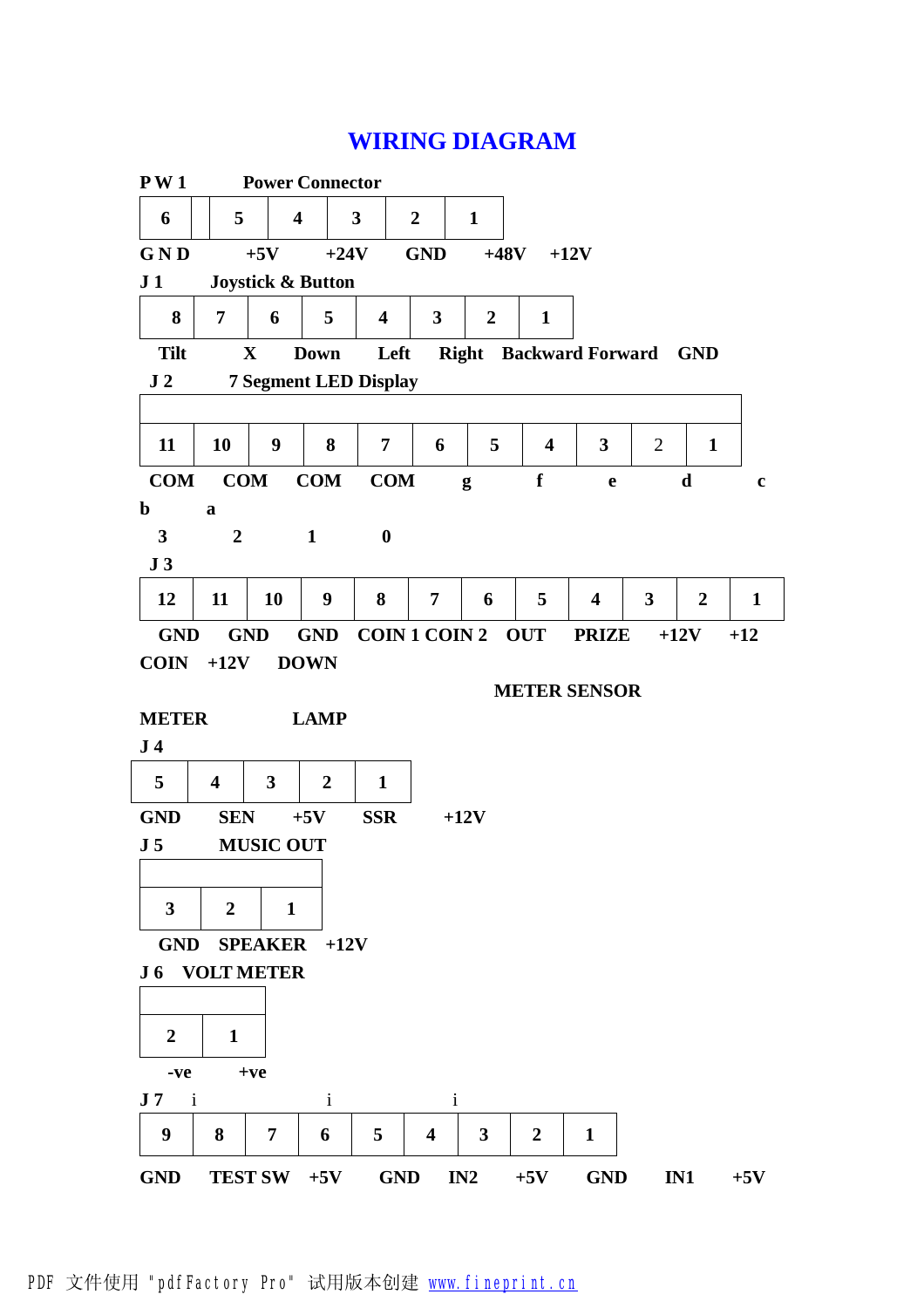

**MOTOR**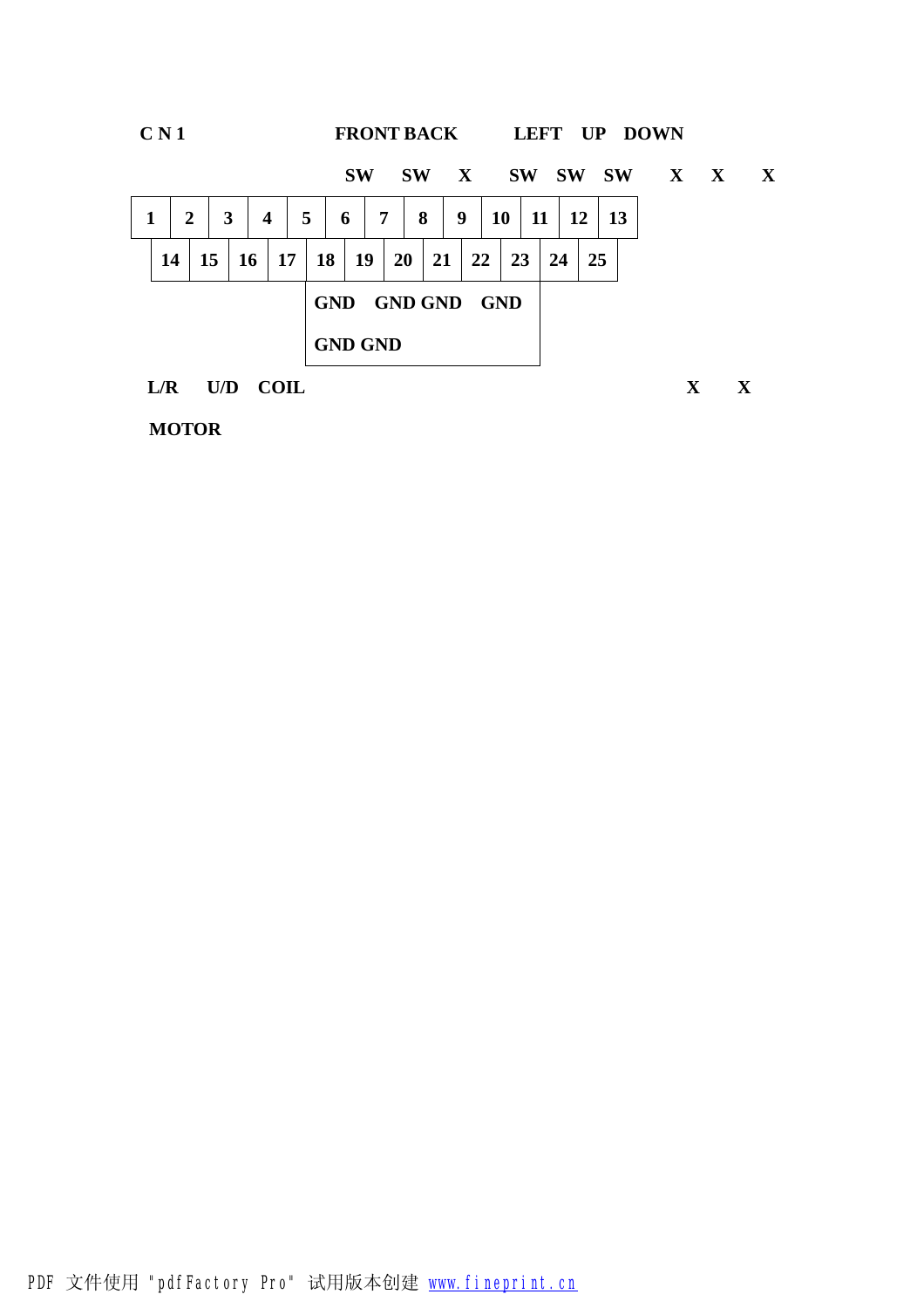### **GOLDEN CRANE DIP SW SETTING**

#### SG089

### **Use for Ver. 1.04 and after**

**DIPSW1**  1 2 3 4 5 6 7 8 1 Coin | OFF OFF OFF 2 Coins | ON OFF OFF 3 Coins | OFF ON OFF 4 Coins | ON ON OFF 5 Coins | OFF OFF ON 6 Coins ON OFF ON 7 Coins OFF ON ON **Cois per Credit** 8 Coins | ON ON ON  $20 \sec \theta$  OFF OFF  $25 \text{ sec}$  NO OFF  $30 \sec \theta$  OFF NO **Timing for Claw to activate** 40 sec NO NO

#### **DIPSW2**

|                                              |                  | 1          | $\mathbf{2}$ | 3         | 4         | 5         | 6 | $\overline{\mathbf{z}}$ | 8 |
|----------------------------------------------|------------------|------------|--------------|-----------|-----------|-----------|---|-------------------------|---|
|                                              | <b>ON</b>        | <b>OFF</b> |              |           |           |           |   |                         |   |
| <b>Demo Music</b>                            | 0FF              | <b>ON</b>  |              |           |           |           |   |                         |   |
| <b>Game Music</b>                            | <b>ON</b>        |            | 0FF          |           |           |           |   |                         |   |
|                                              | 0FF              |            | <b>ON</b>    |           |           |           |   |                         |   |
| <b>Catch toy</b>                             | N <sub>0</sub>   |            |              | 0FF       |           |           |   |                         |   |
| mi dway                                      | <b>YES</b>       |            |              | <b>ON</b> |           |           |   |                         |   |
| <b>Random</b>                                | <b>YES</b>       |            |              |           | 0FF       |           |   |                         |   |
| Timing                                       | N <sub>0</sub>   |            |              |           | <b>ON</b> |           |   |                         |   |
| <b>Change of</b><br>Grabbing<br><b>Force</b> | <b>Immediate</b> |            |              |           |           | 0FF       |   |                         |   |
|                                              | <b>Gradually</b> |            |              |           |           | <b>ON</b> |   |                         |   |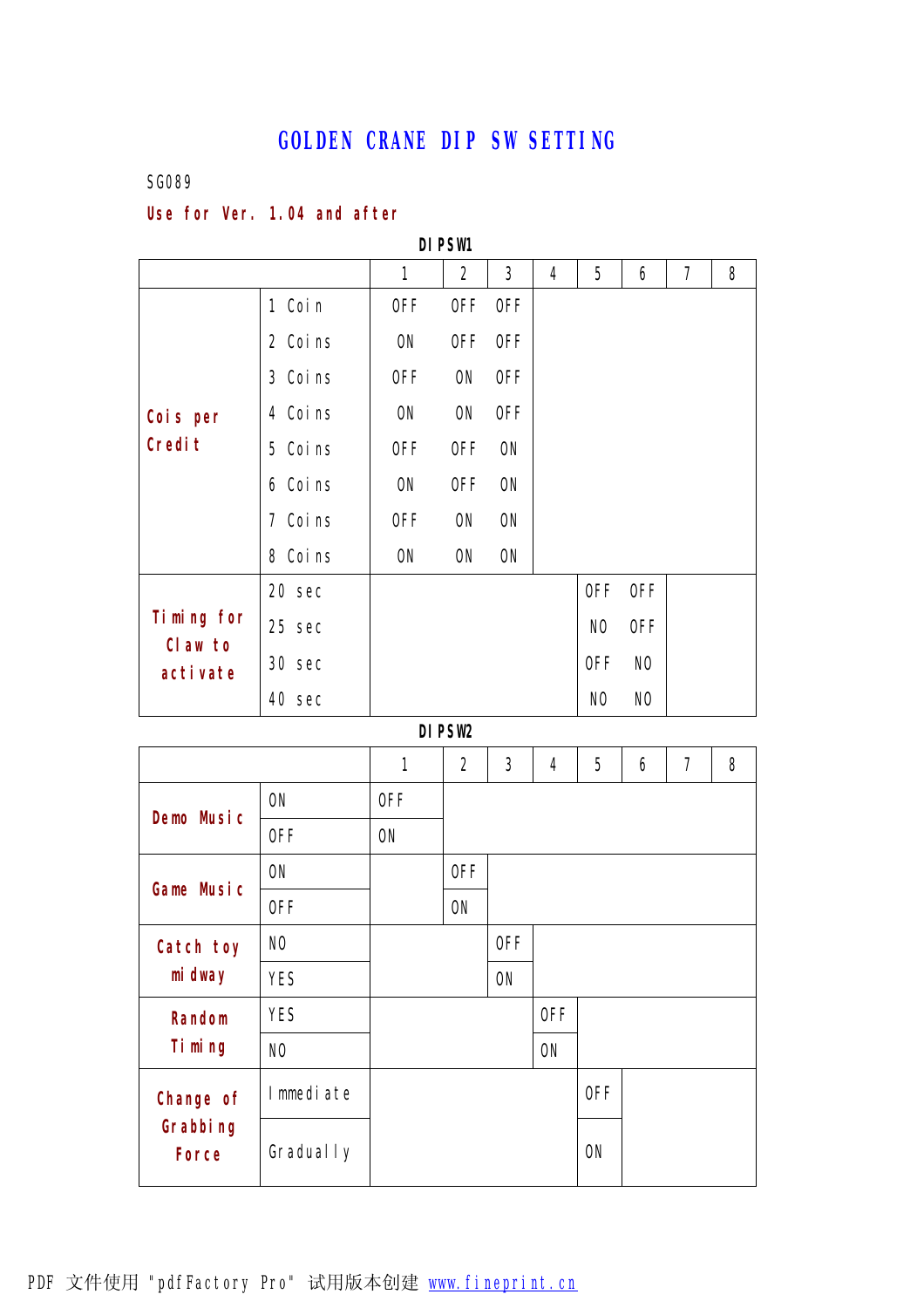| <b>N-times</b>     | Last count     | <b>Warranty Catch</b> | 0FF       |           |           |
|--------------------|----------------|-----------------------|-----------|-----------|-----------|
| strong grab        | <b>Random</b>  |                       | <b>ON</b> |           |           |
|                    | N <sub>0</sub> |                       |           | 0FF       |           |
| <b>Free Play</b>   | <b>YES</b>     |                       |           | <b>ON</b> |           |
| Retain<br>credit   | <b>YES</b>     |                       |           |           | 0FF       |
| after<br>switch on | N <sub>0</sub> |                       |           |           | <b>ON</b> |

**\*1: Immediate change from Weak grabbing to Strong grabbing, gradual change from** \*2:**Strong grabbing to Weak grabbing.**

**\*2: Only valid when \*1 set to OFF then N-times for strong grabbing mode (warranty catch) will activate.**

```
SYSTEM TACT SWITCH ON PCB
```
- **1: While pressing K1 Sw, switch on machine and it will goes into Trolley testing mode.**
- **2: While pressing K1 & K2 Sw, switch on machine and it will goes into System setting mode.**
- **3: While pressing K2 , K3 & K4 Sw, switch on machine and it will clear all data.**

#### **ERROR CODE**

- **01 No.1 coin slot jammed**
- **02 No.2 coin slot jammed**
- **10 Trolley Homing faulty**
- **11 Claw down faulty**
- **12 Claw faulty**
- **20 Tilt**

#### **TROLLEY ASSEMBLY TESTING**

- **1: Press K1 and switch on power**
- **2: Press K1 to activate Press K2 for upper choice Press K3 for lower choice Press K4 to Exit**